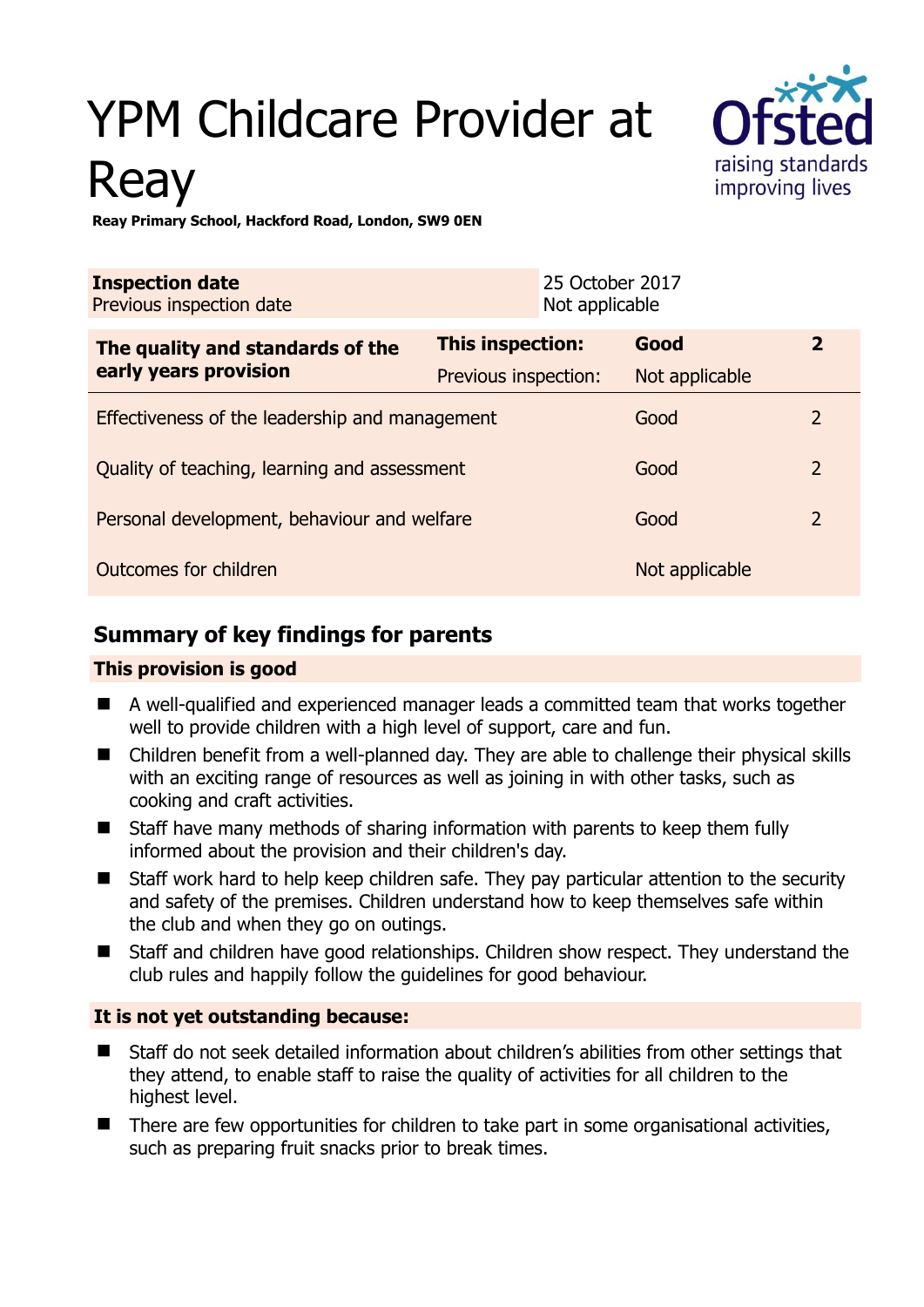# **What the setting needs to do to improve further**

#### **To further improve the quality of the early years provision the provider should:**

- obtain more information about what children who attend other settings achieve, to enable staff to build further on their play experiences
- $\blacksquare$  provide more opportunities for children to participate in simple organisational activities, such as preparing fruit and snacks for break times.

#### **Inspection activities**

- The inspector worked with the manager and observed the quality of experiences that children receive.
- The inspector looked at relevant documentation and evidence of the suitability of staff and held a meeting with the manager.
- The inspector took account of the views of parents on the day and spoke to children during the inspection.
- The inspector had discussions with staff at appropriate times during the inspection.

#### **Inspector**

**Gillian Cubitt**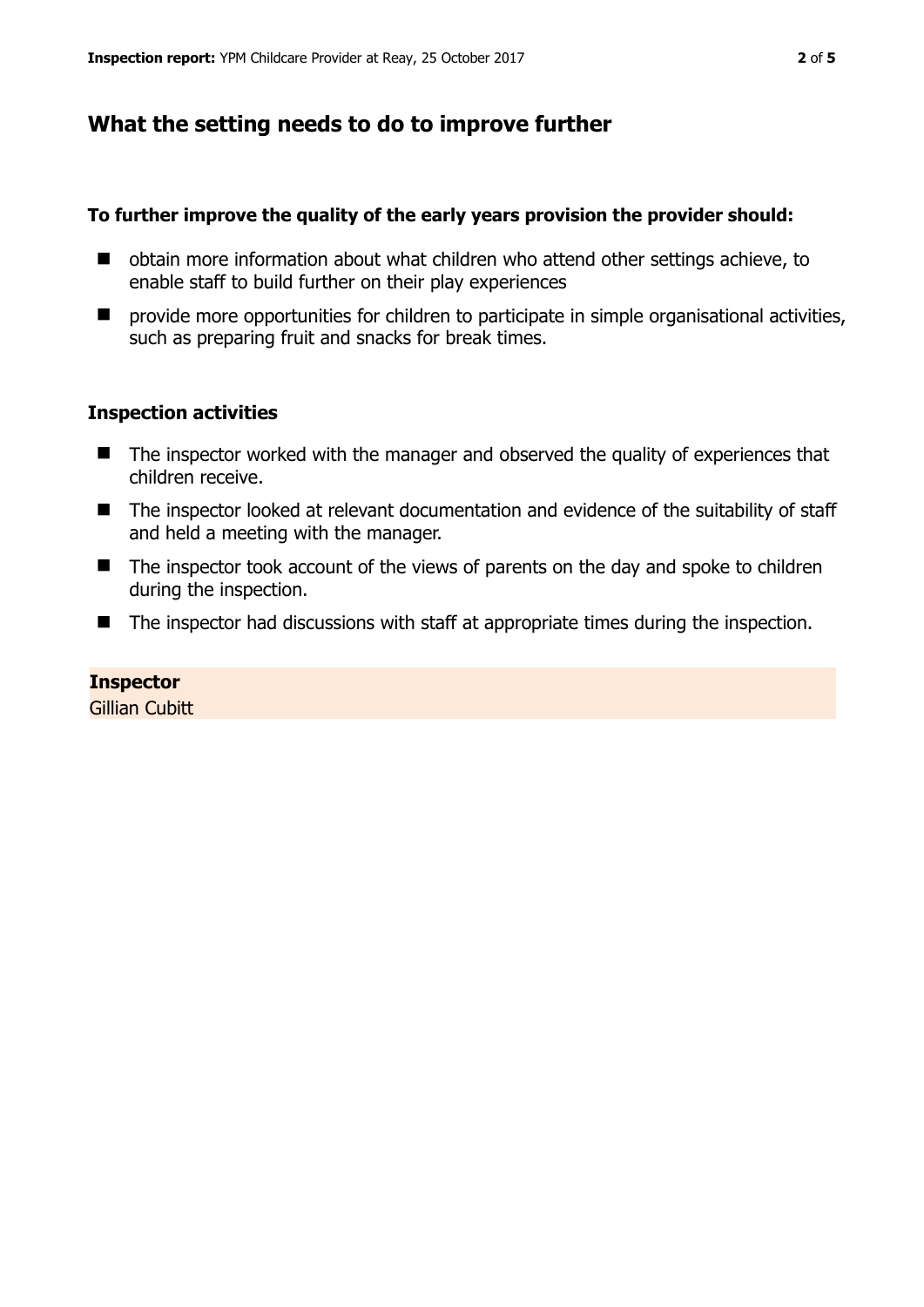# **Inspection findings**

## **Effectiveness of the leadership and management is good**

The manager is very effective in her recruitment and retention of good-quality staff. She ensures the suitability of all staff and provides them with regular support through supervision and training. For example, they learn how to provide additional support for children who have special educational needs. Safeguarding is effective. All staff complete child protection awareness sessions. They are confident in the procedures to follow if they are concerned about a child's safety or welfare. The manager strives for the highest quality of provision. She works well with staff at the host school and takes part in quality reviews of the provision. The manager has good systems to encourage input from staff, children and parents, to constantly raise the service provided by the playscheme and after-school club.

## **Quality of teaching, learning and assessment is good**

Children have fun at the club. They enthusiastically take part in the planned activities that staff carefully prepare to suit children's different age groups. For example, older children compete in teams on an obstacle course, while younger children practise skills such as skipping with ropes and balancing on stilts. Children also have opportunities to tackle more challenging activities, such as balancing and climbing a rock wall. Staff use planning very effectively to ensure all children have plenty to do. They prepare activities that link to current events and festivals to which children relate. For example, children use their imagination to create pictures of ghosts and skeletons for Halloween, and staff provide ingredients for children to make cupcakes for Bonfire Night.

## **Personal development, behaviour and welfare are good**

Children settle well and form good relationships with staff and other children. They arrive happy, show they are familiar with the daily routines and quickly settle into their groups. Staff encourage children to care for their health. For example, at snack times children and staff discuss how eating fruit contributes to keeping their bodies active and healthy. Children who are tired have a comfortable area to relax and recharge their energy. Children understand the rules for keeping safe. For instance, they practise fire drills and wear high-visibility jackets when they go on outings.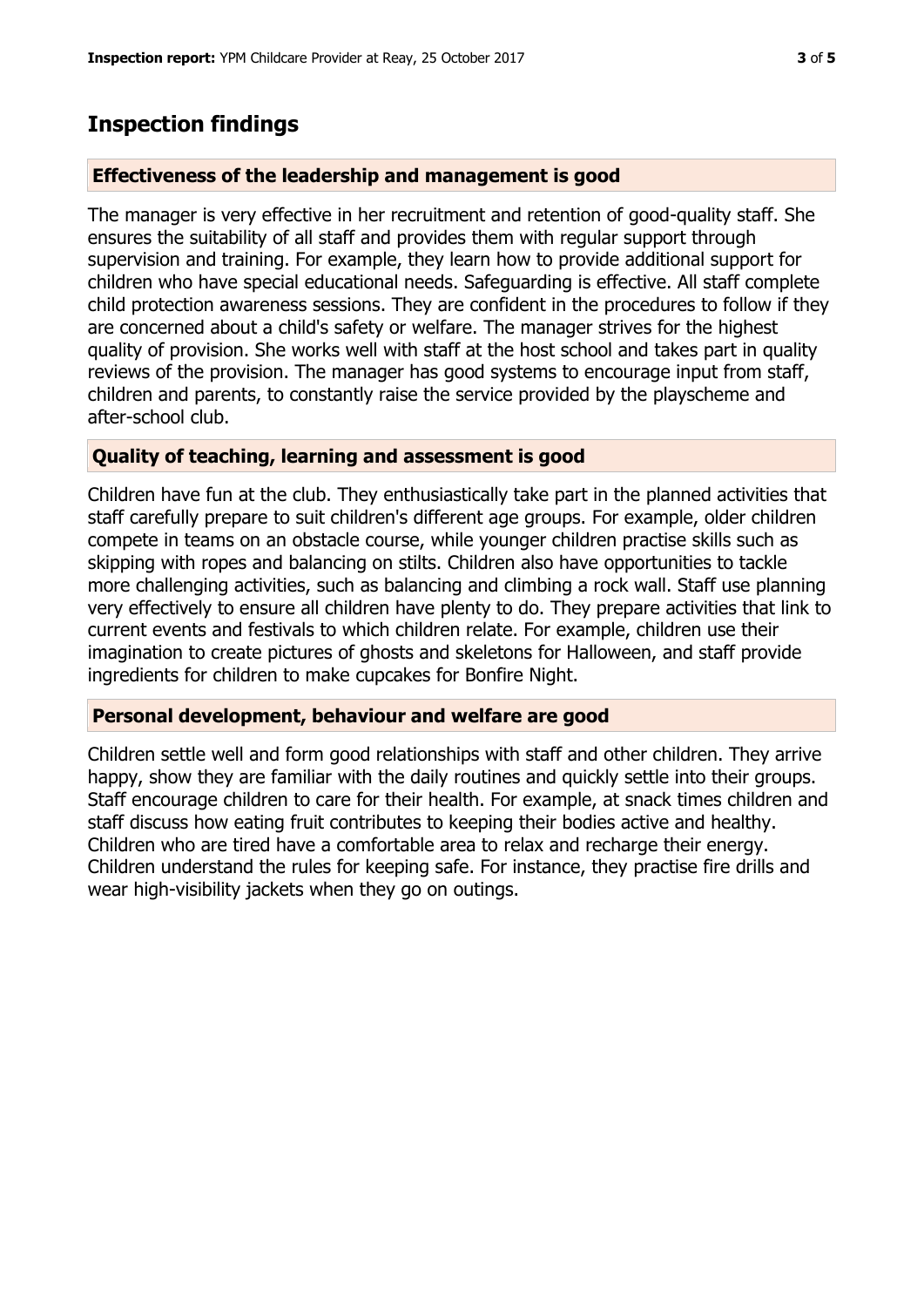# **Setting details**

| Unique reference number                             | EY491382                                                                             |  |
|-----------------------------------------------------|--------------------------------------------------------------------------------------|--|
| <b>Local authority</b>                              | Lambeth                                                                              |  |
| <b>Inspection number</b>                            | 1018260                                                                              |  |
| <b>Type of provision</b>                            | Out of school provision                                                              |  |
| Day care type                                       | Childcare - Non-Domestic                                                             |  |
| <b>Registers</b>                                    | Early Years Register, Compulsory Childcare<br>Register, Voluntary Childcare Register |  |
| Age range of children                               | $3 - 12$                                                                             |  |
| <b>Total number of places</b>                       | 60                                                                                   |  |
| Number of children on roll                          | 41                                                                                   |  |
| <b>Name of registered person</b>                    | Young People Matter                                                                  |  |
| <b>Registered person unique</b><br>reference number | RP901078                                                                             |  |
| Date of previous inspection                         | Not applicable                                                                       |  |
| <b>Telephone number</b>                             | 02072744503                                                                          |  |

YPM Childcare Provider at Reay registered in 2015 and is located at Reay Primary School in Stockwell in the London Borough of Lambeth. The after-school and holiday club is provided by Young People Matter and operates Monday to Friday from 8am to 6pm during the school holidays. It is also open Monday to Friday from 3.30pm to 6pm during school term time. The setting employs 10 members of childcare staff. Of these, eight hold relevant childcare qualifications at level 2 or above. The manager holds a level 5 qualification.

This inspection was carried out by Ofsted under sections 49 and 50 of the Childcare Act 2006 on the quality and standards of provision that is registered on the Early Years Register. The registered person must ensure that this provision complies with the statutory framework for children's learning, development and care, known as the early years foundation stage.

Any complaints about the inspection or the report should be made following the procedures set out in the guidance 'Complaints procedure: raising concerns and making complaints about Ofsted', which is available from Ofsted's website: www.gov.uk/government/organisations/ofsted. If you would like Ofsted to send you a copy of the guidance, please telephone 0300 123 4234, or email enquiries@ofsted.gov.uk.